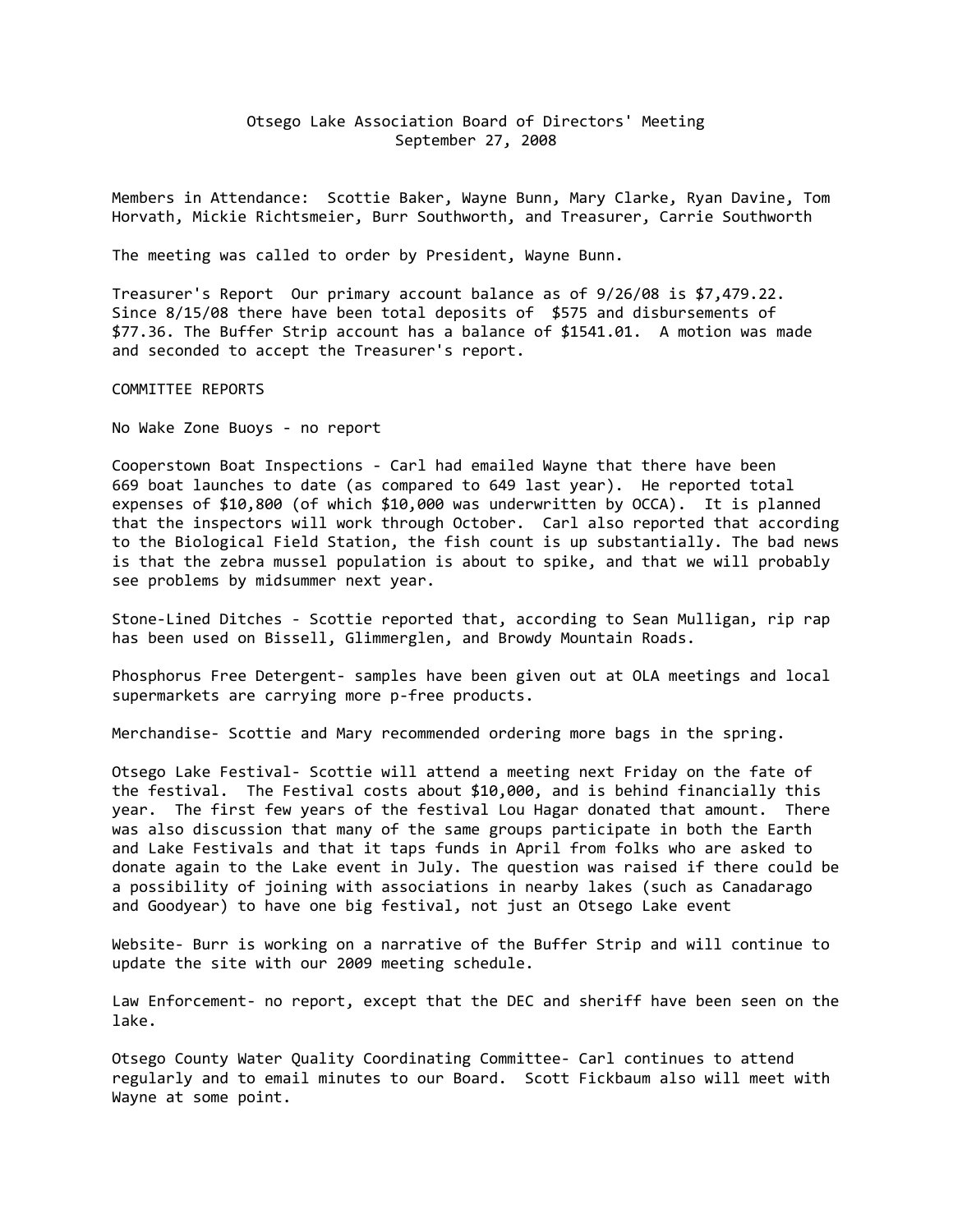Otsego 2000 Liaison- Scottie reported that she had attended a meeting last night, and that for now, there won't be any coordination on the sediment project. This is because Otsego 2000 is very involved with the Advocates and the MSG project, wind turbine, and natural gas issues.

OCCA- no new information.

Smart Steps- Ryan reported that he has been speaking with teachers in the Environmental Science Class and Participation in Government class at Cooperstown Central about using the Smart Steps Booklet and/or attending OLA meetings. Mickie reported that Lake and Valley Garden Club is taking Smart Steps to the Garden Club of America zone meeting and will incorporate the publication into some of its' educational projects.

Lake Front Buffer Strip- boardwalk materials have been received at BOCES and will be built over the winter. Plans are being formulated for spring work in the garden and a dedication ceremony.

Springfield Public Landing Buffer Strip- Paul had emailed Dan Rosen. Mary said that she felt it was important to deal with the run-off from the steep driveway. After discussion, the board agreed to put this project on hold until a proper review of the site was done. (see addendum to minutes)

Mud Plume Photography- there were no entries in our photo contest. We will publicize the project better and continue to offer a \$250 prize next season.

NYS Rt. 80 Adopt -A -Highway - Wayne will contact DOT about this. Sue Silvernail is also interested in helping.

Newsletter- Paul is working on this, and Tom has several articles ready.

OLD BUSINESS

Comments on August 16th Informational Meeting - There was a consensus that we'd had a good turn-out. It was questioned whether the venue was large enough, but everyone agreed that it was a very appealing and special place. We also discussed why our membership was down. We agreed that getting our newsletter back up and going will increase our visibility. We also will look into doing the little informational blurbs in the Pennysaver again.

## NEW BUSINESS

Discussion about Possible OLA Involvement in proposed subdivisions and/or major projects- the unanimous consensus was that the mission of OLA was primarily educational and that we should continue this without taking a stand on specific projects.